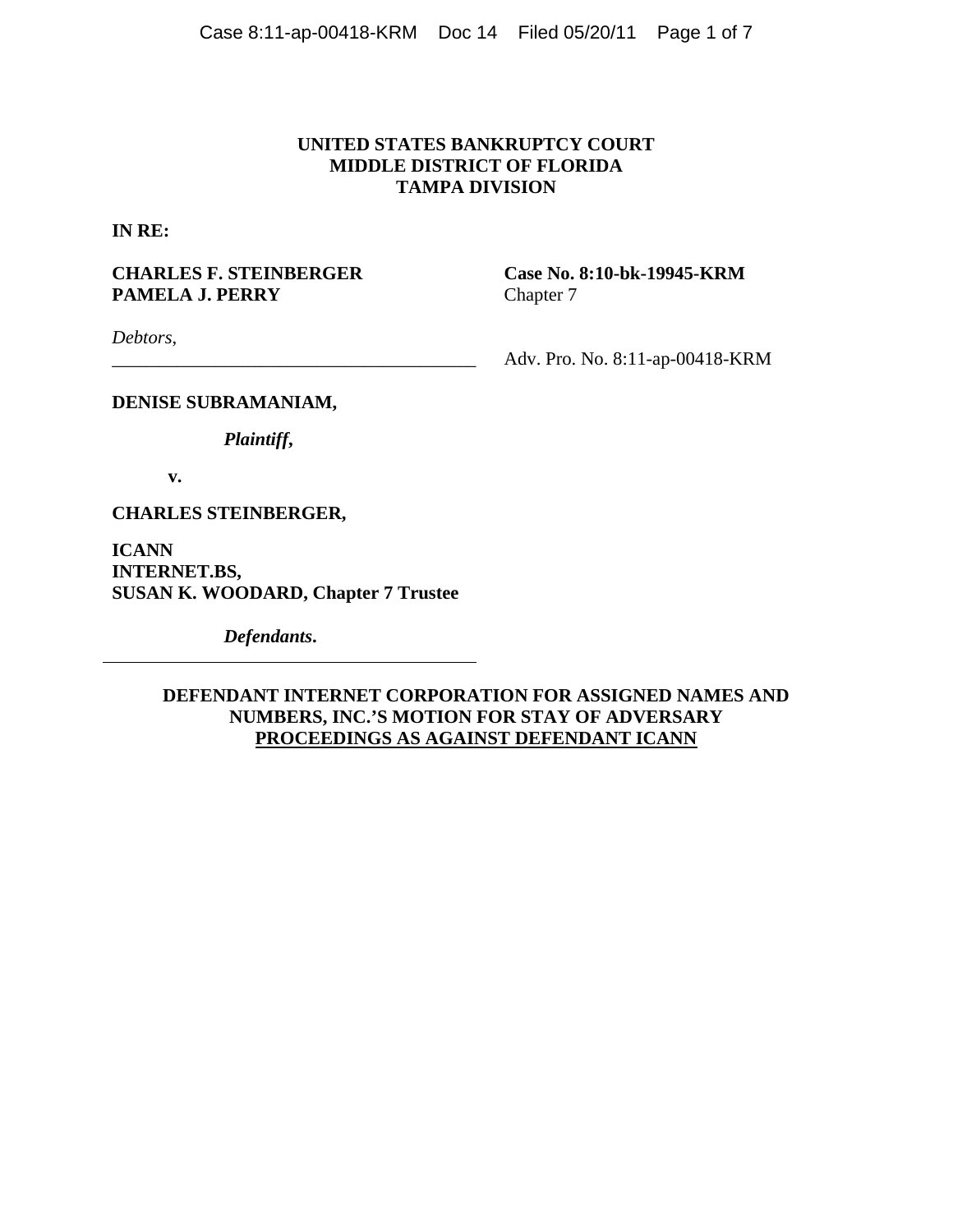#### Case 8:11-ap-00418-KRM Doc 14 Filed 05/20/11 Page 2 of 7

 By this motion ("Motion"), Defendant Internet Corporation for Assigned Names and Numbers, Inc. ("ICANN") hereby moves the Bankruptcy Court for the Middle District of Florida (the "Bankruptcy Court"), pursuant to Rule 5011(c) of the Federal Rules of Bankruptcy Procedure (the "Bankruptcy Rules"), for the entry of an order staying all further proceedings with respect to the claims asserted against ICANN (the "ICANN Claims") in the adversary proceeding captioned *Subramaniam v. Steinberger*, Adv. Proc. 8:11-AP-00418-KRM (the "Adversary Proceeding") pending a ruling by the District Court for the Middle District of Florida (the "District Court") of ICANN's Motion for Withdrawal of Reference as to ICANN Claims. In support of this Motion, ICANN respectfully represents as follows:

1. ICANN and three other defendants were named in a complaint filed by Plaintiff Denise Subramaniam ("Plaintiff") in the Circuit Court of the State of Oregon for the County of Washington on March 31, 2011, bearing Civil Action No.C11-1899-CV (the "Oregon Action"). On April 26, 2011, Defendant Susan K. Woodard, Trustee for the bankruptcy estate of Defendant Charles F. Steinberger (the "Trustee"), filed a notice of removal directly with the Bankruptcy Court, purporting to remove the entire Oregon Action to the Bankruptcy Court and commencing this Adversary Proceeding.

2. Concurrently with this Motion, ICANN is filing a motion seeking withdrawal of the bankruptcy court reference with respect to the claims asserted against ICANN (the "Withdrawal Motion"), on the separate and independent grounds that: (i) while the District Court has independent federal jurisdiction over the claims against ICANN (on both diversity and federal question grounds), under 28 U.S.C. § 1452, such claims were improperly removed to the Bankruptcy Court by the Trustee and, pursuant to 28 U.S.C. §§ 157(a) and 1334 and the District Court's Standing Order of Reference, the Bankruptcy Court does not have subject matter

1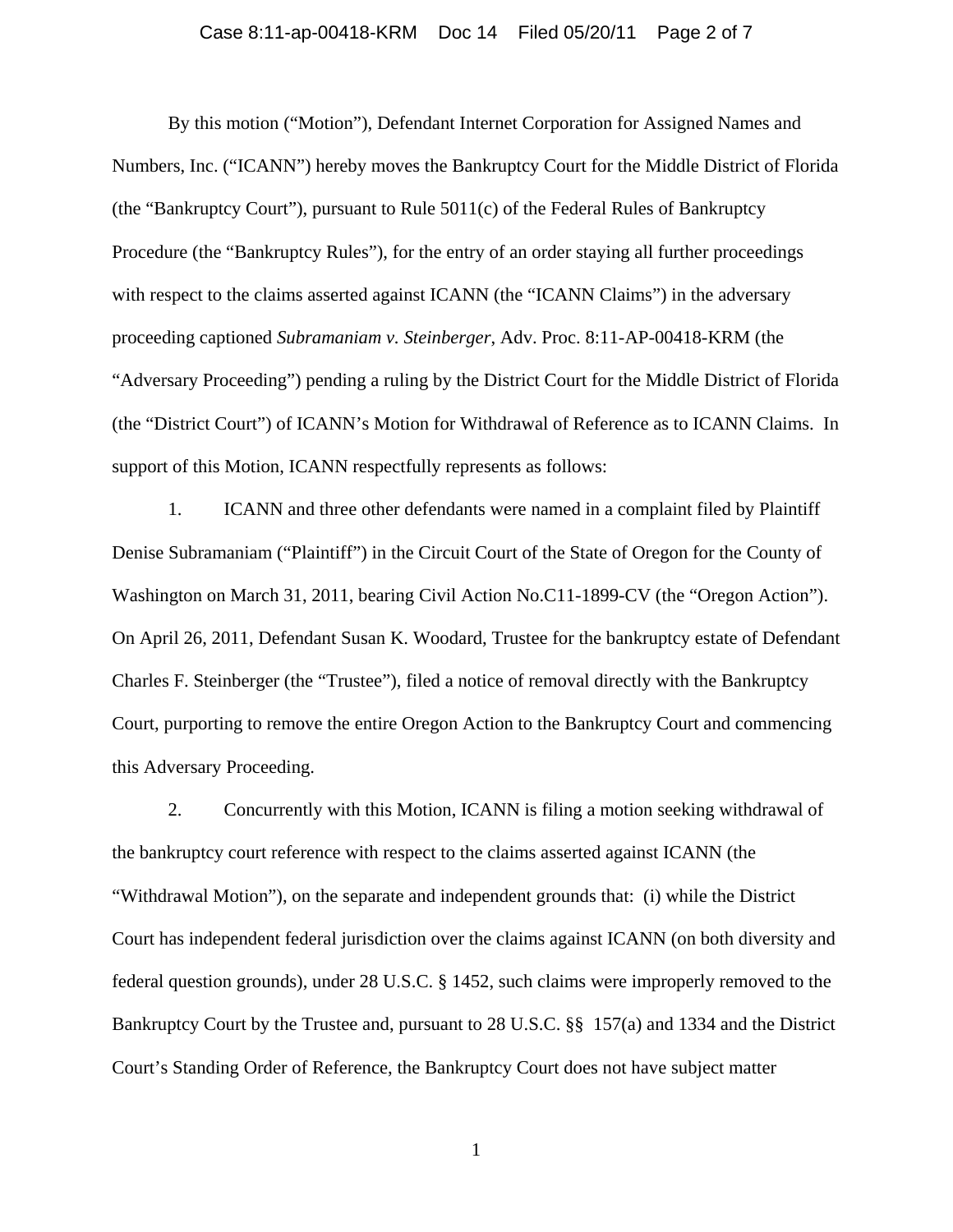#### Case 8:11-ap-00418-KRM Doc 14 Filed 05/20/11 Page 3 of 7

jurisdiction over these non-bankruptcy related claims;<sup>1</sup> and (ii) the requirements for permissive withdrawal of the reference are satisfied under the circumstances of this case.<sup>2</sup> In the Withdrawal Motion, ICANN further seeks to have the District Court, upon withdrawal of the reference, transfer the ICANN Claims in the interests of justice to the District Court for the District of Oregon (the "Oregon District Court") to cure the defective removal and lay venue in the court to which these claims were required to be removed under either 28 U.S.C § 1441 or 28 U.S.C. § 1452. ICANN respectfully refers the Bankruptcy Court to the Withdrawal Motion and its supporting Memorandum of Law, concurrently filed herewith, for a complete recitation of the arguments and authorities supporting the requested relief.

3. On this Motion, ICANN requests that the Bankruptcy Court exercise its equitable powers to issue a stay, pursuant to Bankruptcy Rule 5011(c), of any matters in the Adversary Proceeding affecting the ICANN Claims, pending the District Court's disposition of the Withdrawal Motion. Specifically, ICANN requests that the Bankruptcy Court stay all further proceedings as against ICANN, including any determination of any motions and any discovery or other pretrial obligations with respect to the ICANN Claims until the District Court has ruled on the Withdrawal Motion and determined in what forum the ICANN Claims will proceed. ICANN is not, however, seeking a stay of its obligation to file a responsive motion or pleading to the Complaint. Indeed, ICANN is filing concurrently with this Motion a motion to dismiss (the "Motion to Dismiss"). ICANN requests that the Motion to Dismiss be fully briefed while the Withdrawal Motion is pending, but requests that the Bankruptcy Court refrain from hearing or determining any of the issues presented in the Motion to Dismiss pending the outcome of the

<sup>&</sup>lt;u>1</u> *See* Order No. 84-MISC-152 (M.D. Fla. Jul. 11, 1984).

<sup>&</sup>lt;sup>2</sup> Pursuant to Bankruptcy Rule 5011(a) and Local Rule 5011-1, the Withdrawal Motion is required to be heard by the District Court.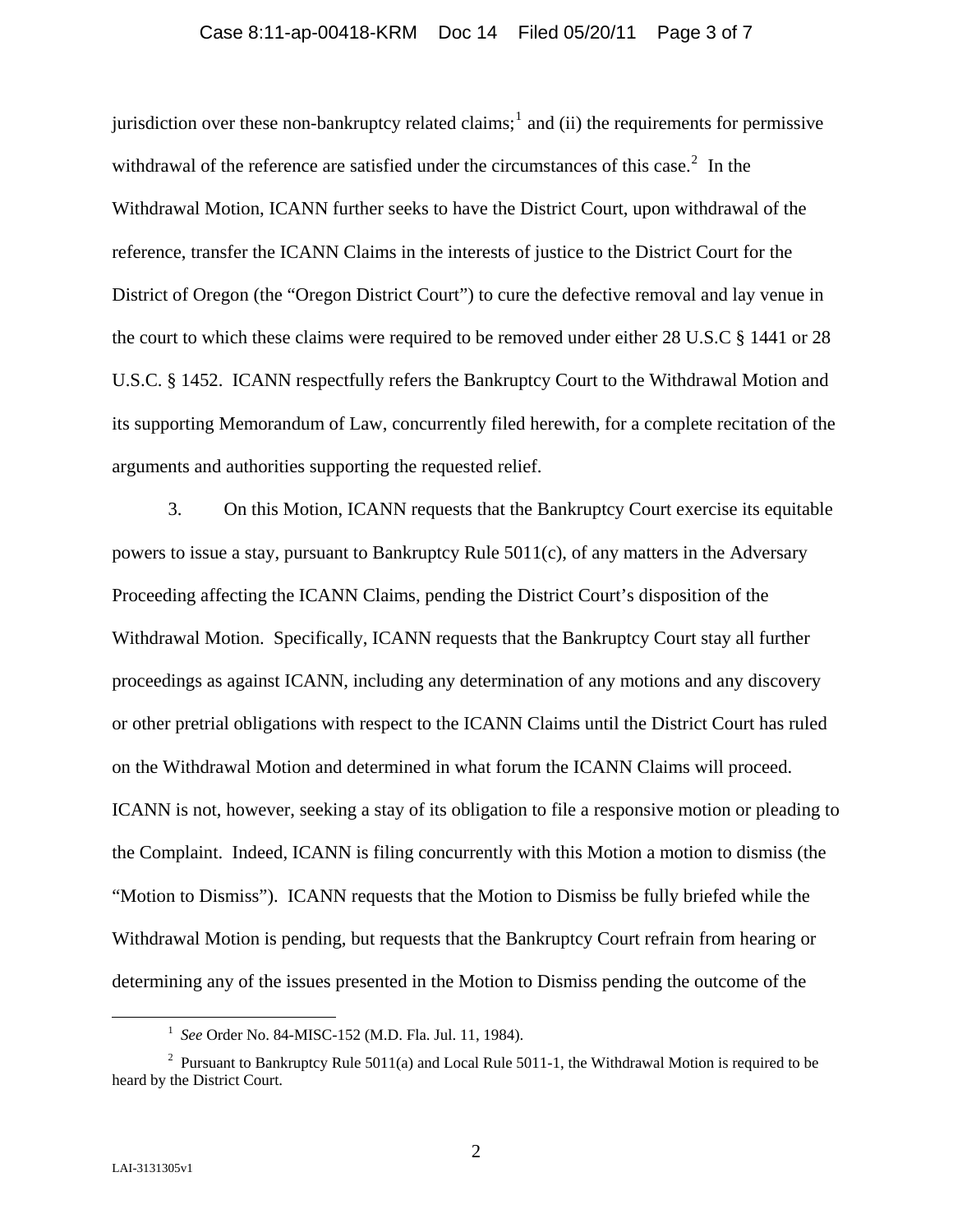Withdrawal Motion. ICANN has additionally conferred with counsel for both the Trustee and the Debtor-Defendant and has confirmed that neither opposes the issuance of a stay of all matters affecting the ICANN Claims, pending the District Court's disposition of the Withdrawal Motion.<sup>3</sup>

4. A determination as to whether a stay is proper pending a decision on the Withdrawal Motion is the same as on any motion for stay, namely, the movant must demonstrate (i) the likelihood of prevailing on the merits in the District Court, (ii) that the movant will suffer irreparable harm if the stay is denied, (iii) that the other parties will not be substantially harmed by the stay, and (iv) that the public interest will be served by granting the stay. *See* 5 Collier on Bankruptcy ¶ 5011.03[2][b] (2011).

5. Here, each of the factors considered in deciding whether a stay should issue weighs strongly in favor of granting the requested relief:

> a. ICANN is highly likely to succeed on the merits of the Withdrawal Motion because, as is discussed at length therein, while the District Court possesses independent subject matter jurisdiction over the ICANN Claims asserted in the Adversary Proceeding, the Bankruptcy Court has no subject matter jurisdiction over the ICANN Claims since they are unrelated to these bankruptcy proceedings. To be clear, the removal statute relied on by the Trustee, 28 U.S.C. § 1452, only permits the removal of "*any claim or cause of action* . . . to the district court for the district where such civil action is pending, *if such district court has jurisdiction of such claim or cause of action under section 1334 of*

 <sup>3</sup> <sup>3</sup> It is ICANN's understanding that the only remaining non-debtor defendant, Defendant Internet.bs, has not been served with the Complaint by Plaintiff and is therefore not yet implicated in these proceedings.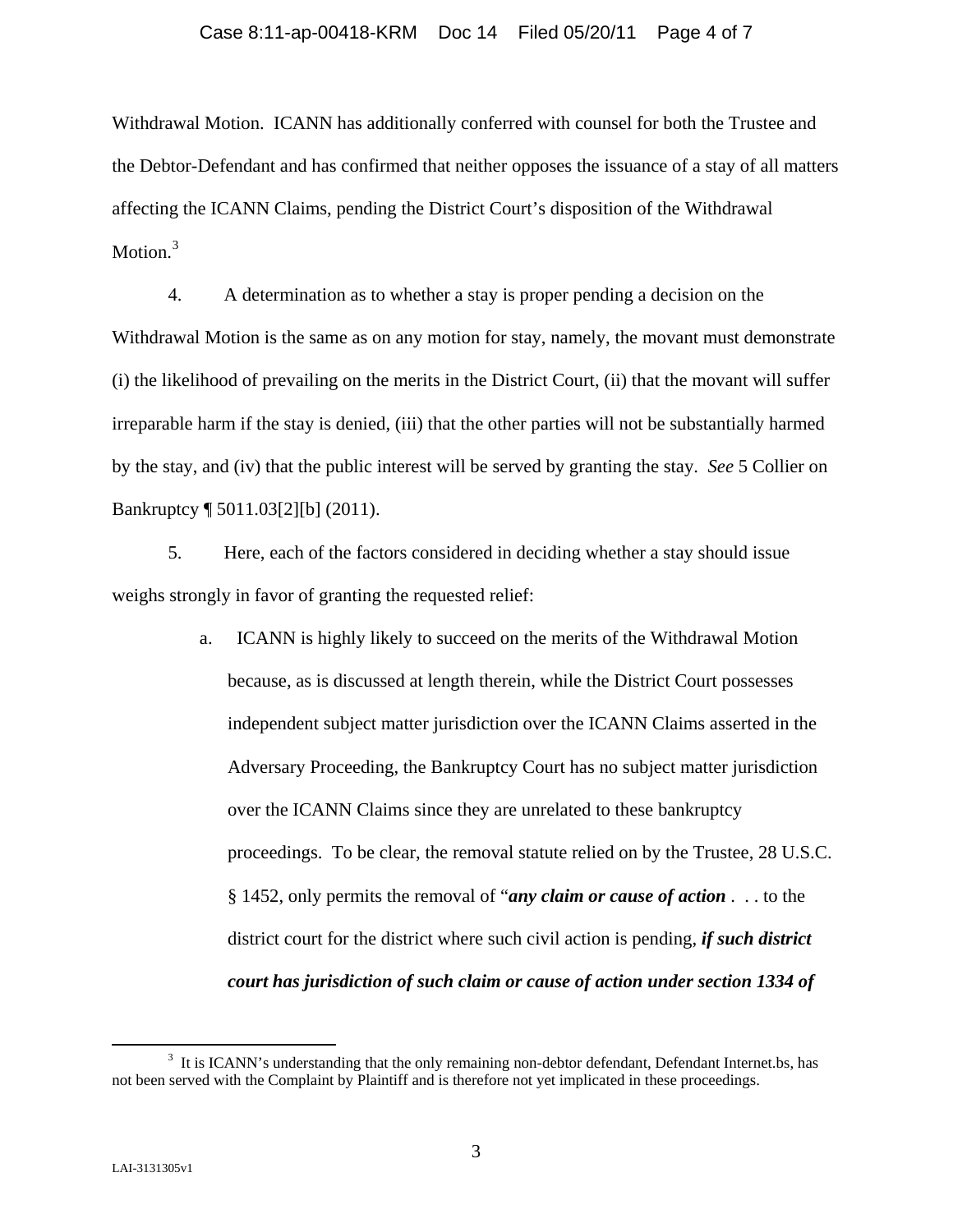*this title.*" 28 U.S.C. § 1452(a) (emphasis added); *see* Memorandum of Law in support of Withdrawal Motion ("Memo"). In addition, the requirements for permissive withdrawal are clearly met with respect to the ICANN Claims. *See Id.* at 14-17.

- b. There is a risk of irreparable harm to ICANN if a stay of the proceedings as to ICANN is not granted since any action taken by the Bankruptcy Court with respect to the ICANN Claims is without proper jurisdiction and could result in protracted litigation and appeals.<sup>[4](#page-4-0)</sup>
- c. As reflected by the other defendants' non-opposition, no other parties to the Adversary Proceeding will be harmed by granting this Motion because ICANN is requesting only a stay as to proceedings affecting the ICANN Claims, and not a stay of the bankruptcy case or even the entire Adversary Proceeding. As stated above, ICANN is concurrently filing its Motion to Dismiss in accordance with the post-removal procedures required by Bankruptcy Rule 9027(g) and seeks to have adjudication of that motion await the District Court's ruling with respect to the forum in which the ICANN Claims will be heard. This relief serves the interests of all parties, since there will be no delay of the briefing of the Motion to Dismiss and the papers will be reviewed and decided only by a court determined to have proper subject matter jurisdiction.

<span id="page-4-0"></span> $\frac{1}{4}$ <sup>4</sup> In addition, ICANN could be severely prejudiced if the Bankruptcy Court were to act precipitously and remand this Adversary Proceeding while the Withdrawal Motion is pending, since such an action could act to deprive ICANN of a federal forum. Notwithstanding the Bankruptcy Court's lack of jurisdiction in whole or in part over this Adversary Proceeding, the District Court has independent subject matter jurisdiction and is therefore the proper forum to decide how to redress the issues created by the Trustee's improper removal of the ICANN Claims and will also serve to ensure that ICANN's right to remain in a federal forum is preserved. *See* Memo*.* at p. 10-14 & 18-20.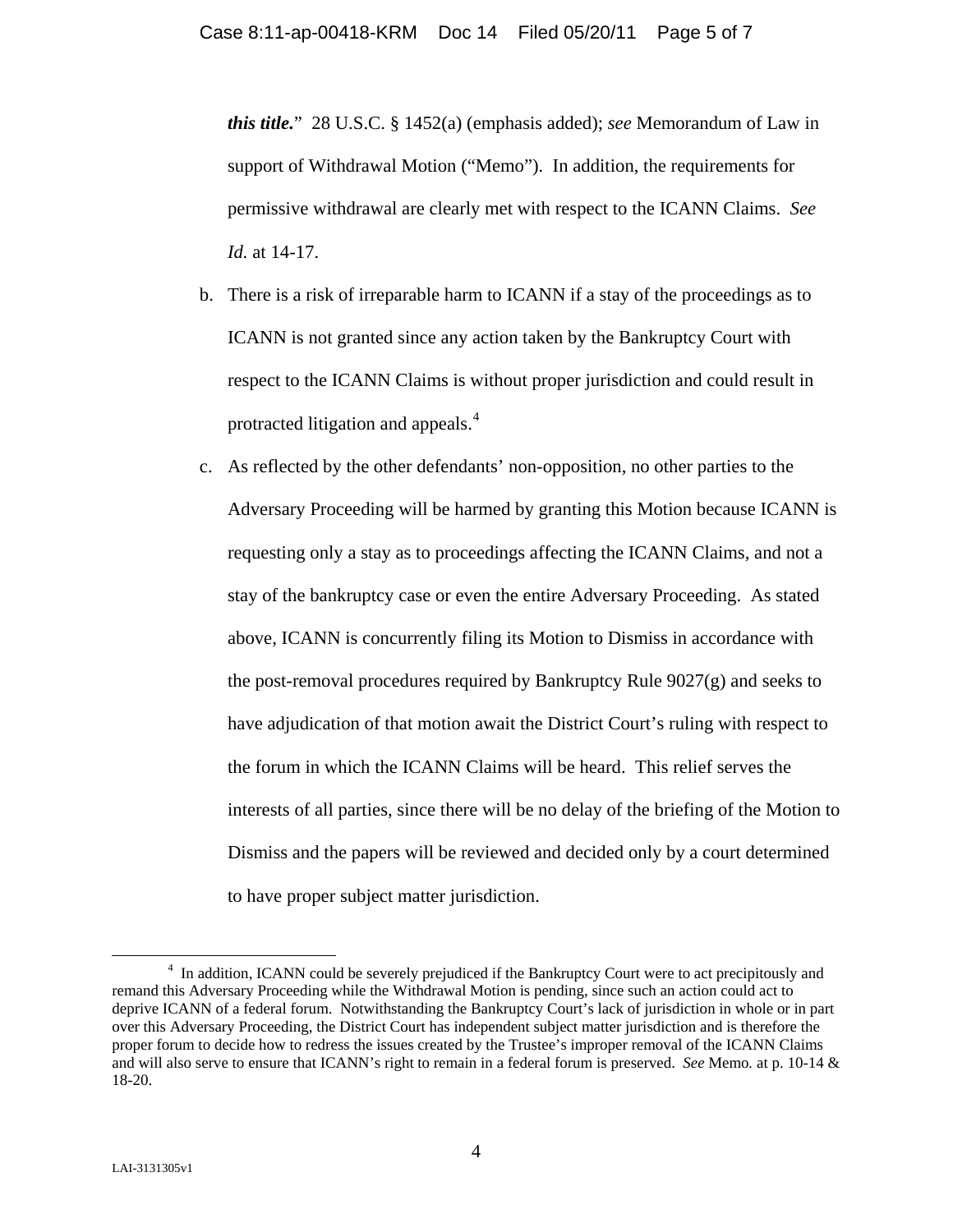d. Finally, it is in the public interest to grant this Motion because, as fully set out in the Withdrawal Motion, any action taken by the Bankruptcy Court without jurisdiction to do so will be arguably null and void.

6. Under these circumstances, ICANN requests that the Bankruptcy Court stay all further proceedings as against ICANN, including any determination of any motions and any discovery or other pretrial obligations with respect to the ICANN Claims until the District Court has ruled on the Withdrawal Motion and determined in what forum ICANN Claims should properly proceed.

DATED: May 20, 2011 Respectfully submitted,

By: /s/ Maria Ruiz

Maria Ruiz Florida Bar No.: 182923 Kasowitz, Benson, Torres & Friedman LLP 1441 Brickell Avenue Suite 1420 Miami, Florida 33131 Telephone: (786) 587-1044 Facsimile: (305)675-2601 Email: mruiz@kasowitz.com

By: /s/ Jane Rue Wittstein

Jane Rue Wittstein (*Pro Hac Vice Pending)* Cindy Reichline (*Pro Hac Vice Pending)* Jones Day 555 S. Flower Street, 50th Floor Los Angeles, California 90071 Telephone: (213) 4893939 Facsimile: (213)243-2539 Email: jruewittstein@jonesday.com Email: creichline@jonesday.com

Attorneys for Defendant INTERNET CORPORATION FOR ASSIGNED NAMES AND NUMBERS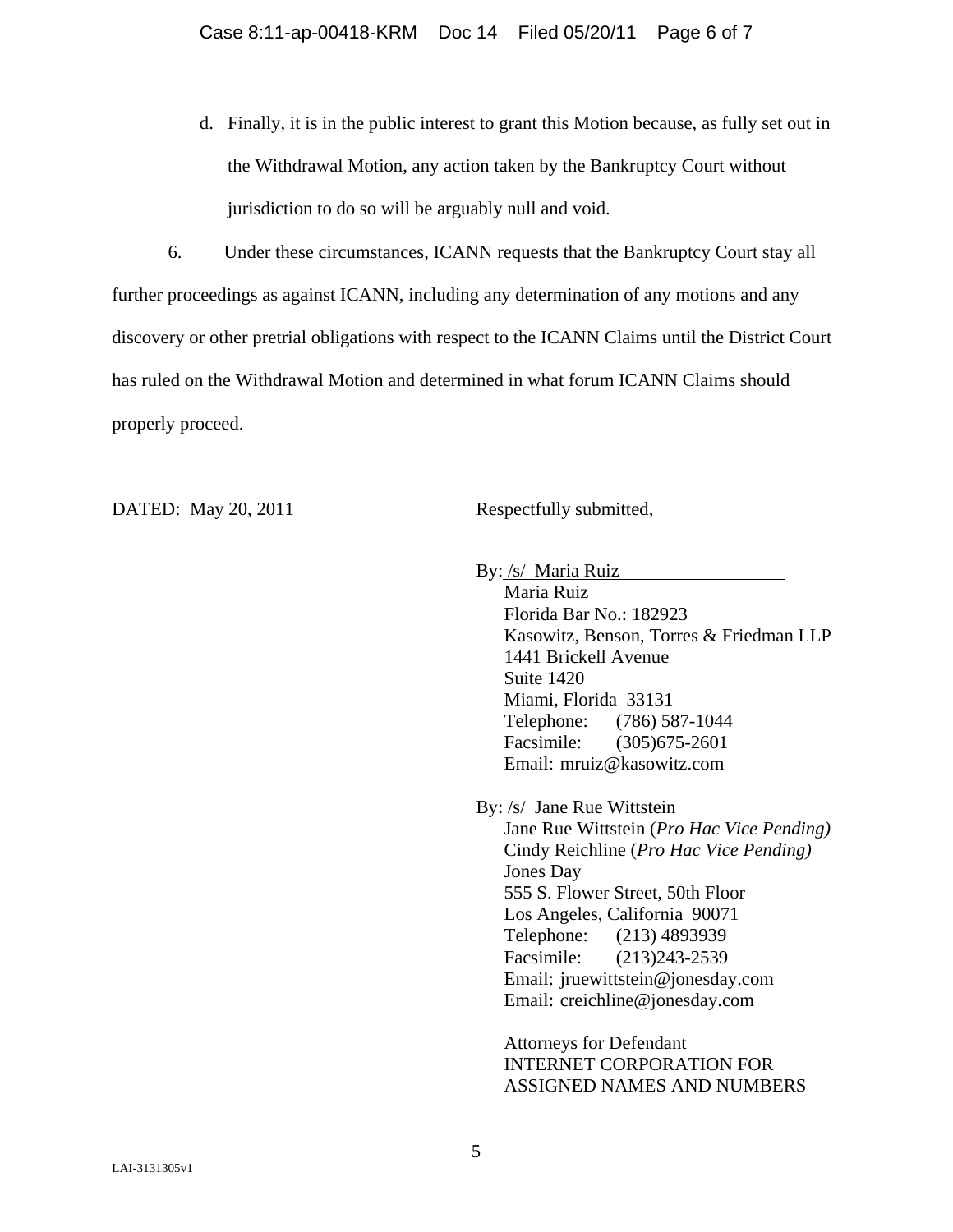### **CERTIFICATE OF SERVICE**

I HEREBY CERTIFY that a true and correct copy of the foregoing motion has been provided by regular U.S. Mail or the Court's CM/ECF system on the 20th day of May, 2011, to: Charles F. Steinberger and Pamela J. Perry, 19302 69th Avenue East, Bradenton, FL 34211; Christopher D. Smith, Esq., 5391 Lakewood Ranch Blvd., #203, Sarasota, FL 34240; Denise Subramaniam, 2850 SW Cedar Hills Blvd. #351, Beaverton, OR 97005 and at 13865 SW Walker Road, Beaverton, OR 97005; Susan K. Woodard, Trustee, P.O. Box 7828, St. Petersburg, FL 33734-7828; Herbert Donica, Counsel for Trustee, 106 S. Tampania Ave., Suite 250 Tampa, FL 33609 and Internet.bs Corp., c/o Ernesto Gongora, CTO, 98 Hampshire Street, N-4892 Nassau, The Bahamas.

> /s/ Maria H. Ruiz Maria H. Ruiz Florida Bar No. 182923 mruiz@kasowitz.com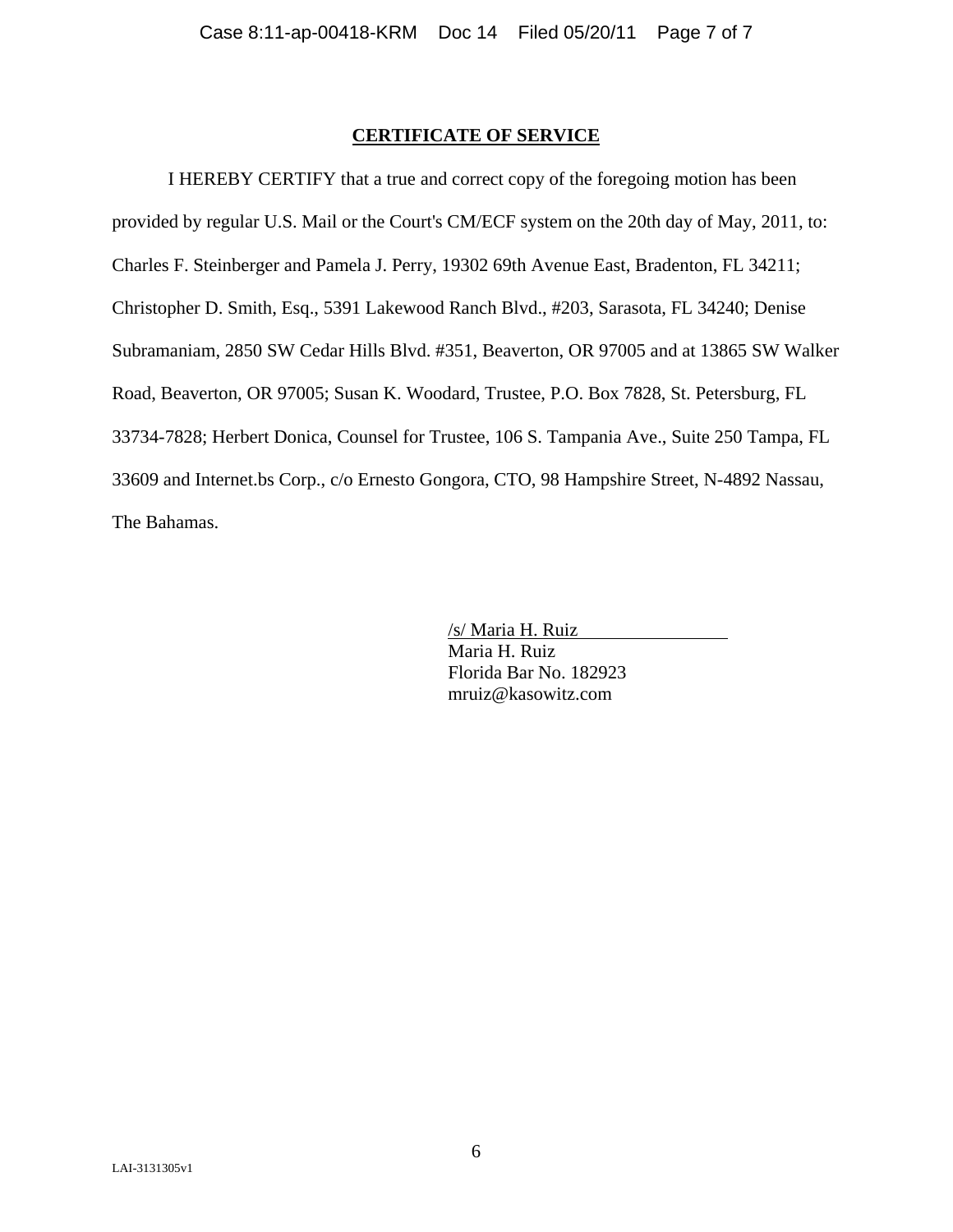## **UNITED STATES BANKRUPTCY COURT MIDDLE DISTRICT OF FLORIDA TAMPA DIVISION**

**IN RE:** 

# **CHARLES F. STEINBERGER Case No. 8:10-bk-19945-KRM PAMELA J. PERRY** Chapter 7

*Debtors*,

\_\_\_\_\_\_\_\_\_\_\_\_\_\_\_\_\_\_\_\_\_\_\_\_\_\_\_\_\_\_\_\_\_\_\_\_\_\_\_ Adv. Pro. No. 8:11-ap-00418-KRM

## **DENISE SUBRAMANIAM,**

*Plaintiff***,** 

**v.** 

**CHARLES STEINBERGER,** 

**ICANN INTERNET.BS, SUSAN K. WOODARD, Chapter 7 Trustee**

*Defendants***.**

## **[PROPOSED] ORDER STAYING ADVERSARY PROCEEDING AS TO DEFENDANT INTERNET CORPORATION FOR ASSIGNED NAMES AND NUMBERS, INC.**

The Court, having considered Defendant Internet Corporation for Assigned Names and Numbers, Inc.'s ("ICANN") Motion for Stay of Adversary Proceeding as Against Defendant ICANN, all briefing submitted in support thereof and there being no opposition from the other defendants, and just cause shown therefor,

#### **IT IS HEREBY ORDERED** as follows:

1. All further proceedings with respect to the claims asserted against ICANN

in the adversary proceeding captioned *Subramaniam v. Steinberger*, Adv. Proc. 8:11-AP-00418-

KRM, including any determination of any motions and any discovery or other pretrial

obligations affecting the claims asserted against ICANN, are hereby stayed pending the District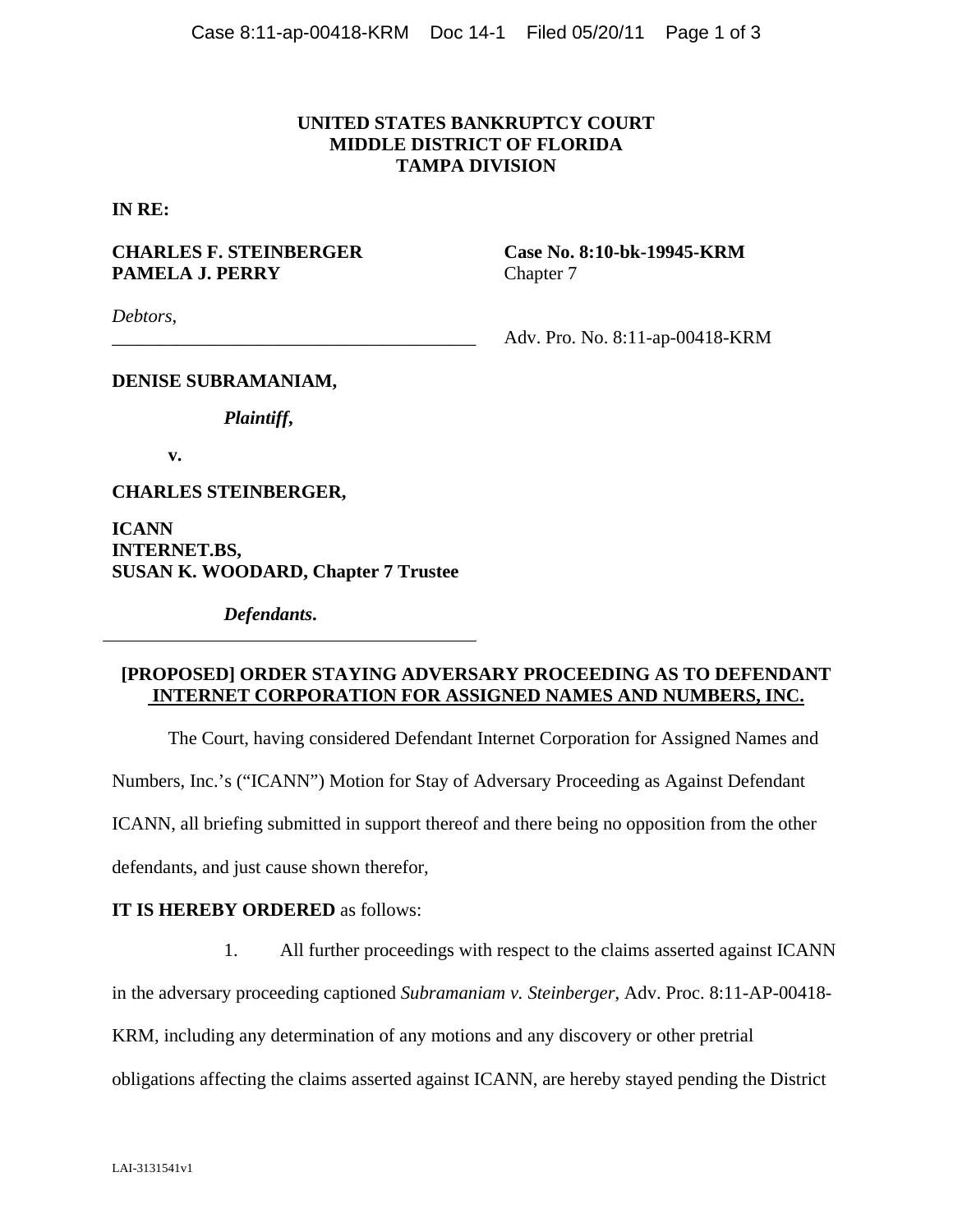Court for the Middle District of Florida's ruling on ICANN's Motion for Withdrawal of Reference (the "Withdrawal Motion").

2. Briefing on ICANN's Motion to Dismiss will continue while the Withdrawal Motion is pending, but this Court will refrain from hearing or determining any of the issues presented in the Motion to Dismiss pending the outcome of the Withdrawal Motion.

3. Nothing in this Order shall be construed as affecting any rights or defenses ICANN may have with respect to the jurisdiction of this Court to determine the claims against ICANN.

**DONE** and **ORDERED** in the Chambers at Tampa, Florida, on \_\_\_\_\_\_\_\_\_\_\_\_\_.

K. Rodney May UNITED STATES BANKRUPTCY JUDGE

\_\_\_\_\_\_\_\_\_\_\_\_\_\_\_\_\_\_\_\_\_\_\_\_\_\_\_\_\_\_\_\_\_\_\_\_\_\_